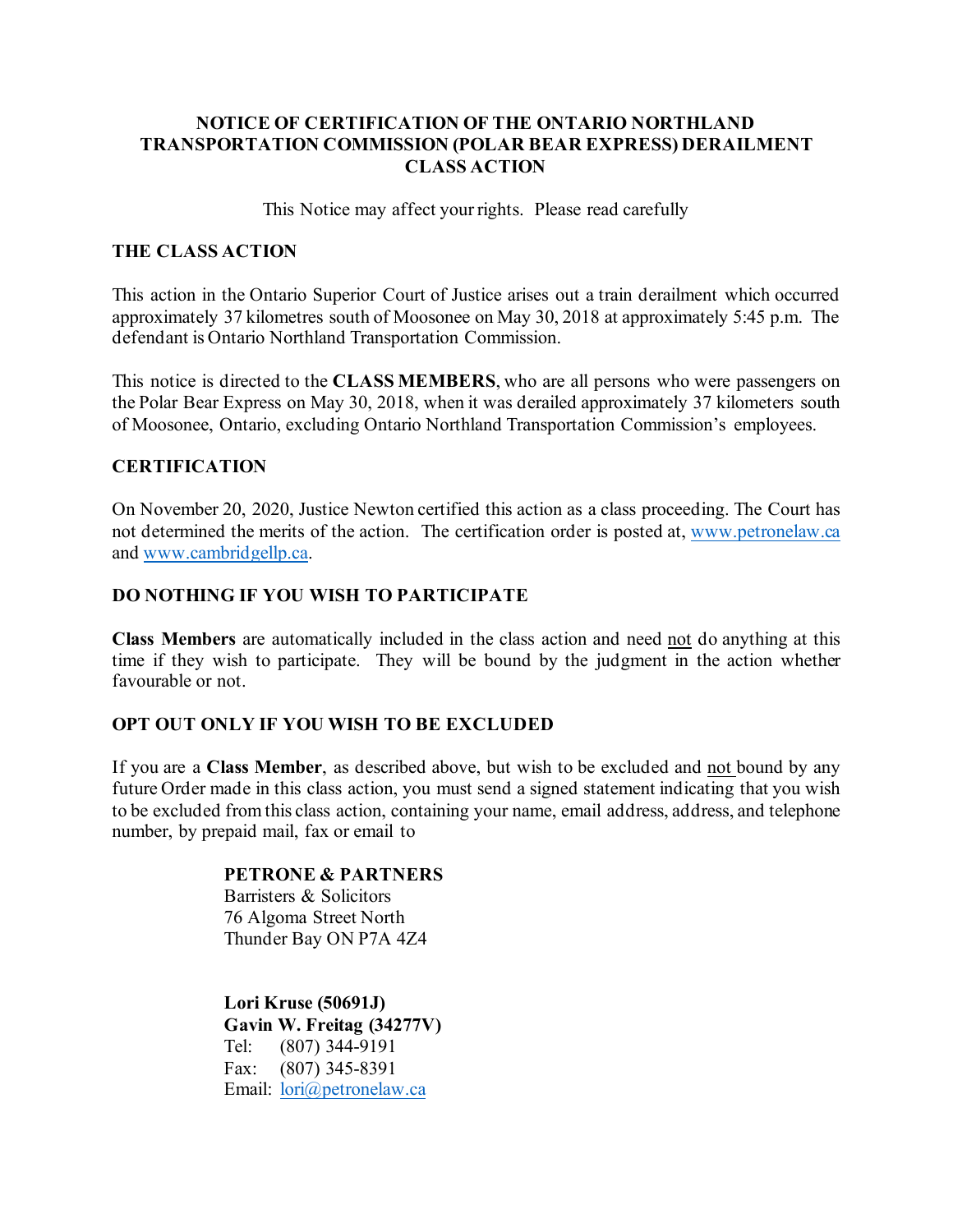If your election to opt out is not received or post marked by 5:00 p.m. eastern time on **January 19, 2021** you will be bound by all Orders made in this action.

If a **Class Member** cannot personally make an election to opt out, the person making the election for the **Class Member** must provide their personal information, together with a copy of the document that permits the person to act on the **Class Member's** behalf, such as a will, Certificate of Appointment (death) or Power of Attorney (incapacity).

No person may opt out a minor or mentally incapable person without permission of the court after notice to The Children's Lawyer and/or the Public Guardian and Trustee, as appropriate.

A person who opts out cannot participate in the class action, will not be bound by any future order made in the class action, and will not be eligible for any recovery in the class action but may be eligible to pursue an individual claim.

# **DO NOT OPT OUT IF YOU WISH TO PARTICIPATE IN THE CLASS ACTION.**

If you do not opt out of the class action on or before 5:00 p.m. eastern time on **January 19, 2021** you will be a **Class Member.** 

# **CLASS COUNSEL FEES AND DISBURSEMENTS**

The Plaintiffs and Class Counsel signed a retainer agreement providing for the payment to Class Counsel of fees, disbursements and applicable taxes, to be paid out of the recovery in the class action (the "Retainer Agreement").

The **Retainer Agreement**, which must be approved by the Court to be effective, provides for a contingency fee of 15% if the class action is settled without a contested certification, and 35% in all other circumstances other than a non-contested certification and settlement. If the class action is successful, legal fees will be deducted from your recovery.

After the class action is resolved, there may be individual issues that remain outstanding. If a **Class Member** wishes to retain a lawyer to assist with these issues, the **Class Member** may be required to pay additional fees, in addition to the amounts set out above.

## **NO COST TO CLASS MEMBERS**

No member of the Class will be responsible for paying the legal costs of the Defendant if the action were unsuccessful.

If the action is not successful, the members of the Plaintiff Class will not be responsible for any legal costs nor will they have any other financial obligations. Class Counsel is solely responsible for incurring those costs and risks.